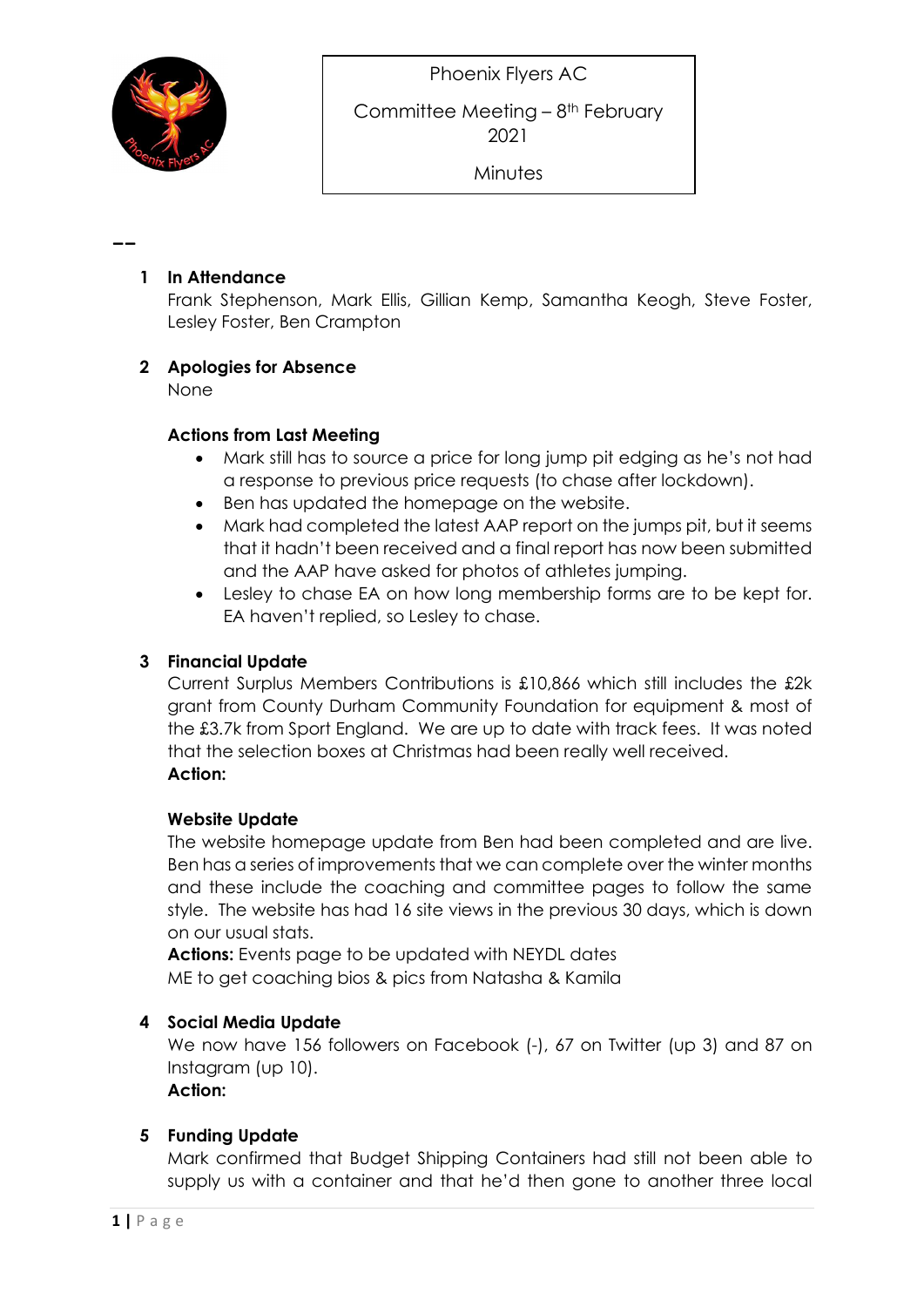Phoenix Flyers AC



Committee Meeting – 8th February 2021

**Minutes** 

suppliers and got 3 prices. The best value was from Cleveland Containers at £1,695 plus VAT and £250 for delivery and they would be able to get one within 7 days of paying for it. It was agreed that we would order from them if Tony was happy with using another supplier. We would request a red one if possible and we discussed vinyling the container in the clubs colours (which is likely to be cheaper than painting it).

It was also agreed that we'd buy some shelving units for the container.

The Sport England bid also included funding for another floodlight and it was agreed that this would be purchased in the summer, ahead of next winter as its unlikely that we'll be back at training for many weeks before the clocks change.

Actions: ME to place check with Tony & then place the order with Cleveland Containers.

Shelving unit price needed.

GK to order the additional floodlight in July or August.

## 6 County Durham Athletics Network

Nothing to report, but Mark to check in with them, Actions: ME to contact Brian at CDAN.

# 7 Club Admin Items

Cross Country Competition – The event has now been cancelled due to lockdown and it was agreed that we'd look at an alternative date in September or October.

**Virtual Presentation Night** – It was agreed that we wouldn't hold a presentation evening, but we would send attendance medals to all athletes who had attended at least 4 training sessions post-lockdown 1 and a separate medal for all athletes who had competed in the short outdoor season. These would be sent out in March along with a letter to say thank you from the club.

**Membership Fees** – Mark had suggested that we should look at a reduced 2021/2022 membership fee for any 2020/2021 members as they didn't get the full value from their fee. It was agreed that the club membership would be reduced to £15 per athlete for those who have a current membership. At the moment, EA haven't released what their competing membership fee would be.

DABGC – Mark confirmed that we had renewed our membership of Durham Association of Boys & Girls Club, which is free again for 2021.

**Online Challenges** – It was noted that other clubs had more success with their online challenges than we had, but we agreed to still push the EA Quadrathlon as this was something that could easily be done at home. Ben suggested a Strava based running challenge for the older athletes and it was agreed to try this.